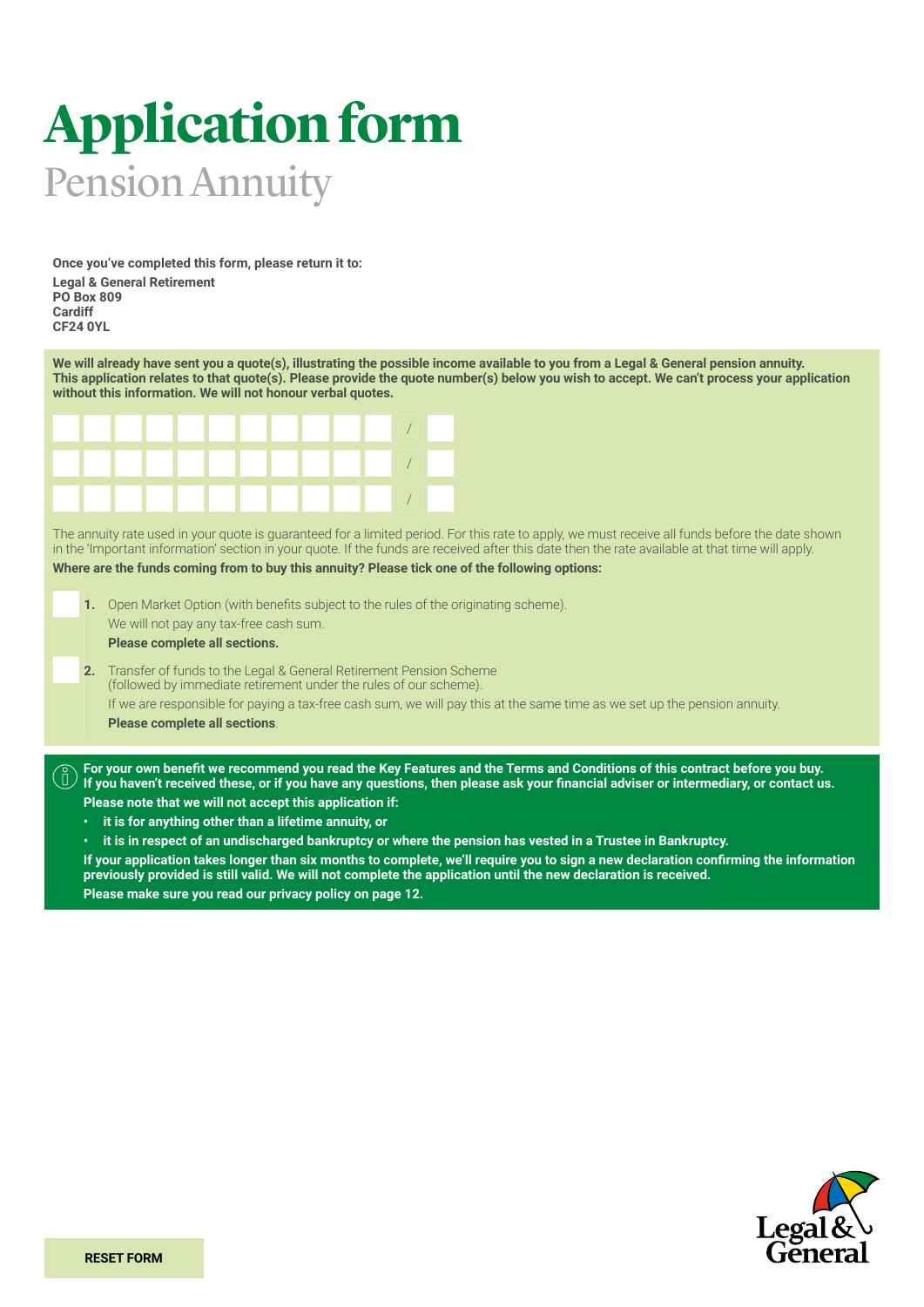#### ň. **Notes for the member about this application**

#### **1. Proof of identity:**

- **A copy of the deed poll** if you have changed your name by this means.
- **Confirming your identity** to protect you and us from financial crime, we may need to confirm your identity from time to time. We may do this by using reference agencies to search sources of information about you (an identity search). This will not affect your credit rating. If this identity search fails, we may ask you for documents to confirm your identity.

#### **2. For taxation purposes please enclose:**

- **P45** for this tax year, if applicable (without this, a temporary tax code, which is confirmed by HM Revenue & Customs, will be applied to your payments until we receive confirmation of your correct code). The P45 will not be returned to you. If we make payments before receiving confirmation of your tax code, and later learn that you have paid too much tax, we will return the overpaid tax to you by adjusting the next instalment of your annuity.
- Please contact us on **0345 070 2459** if you have any protection in place against the Lifetime Allowance charge as we will need to ask you for further information before your application can proceed. Call charges will vary. We may record and monitor calls.

#### **3. What needs to be signed and dated:**

• The declaration must be signed and dated by the person who we'll be paying the income to. Where the annuity is to be purchased on the open market by the trustees of a pension scheme, the trustee or administrator must also sign and date the declaration. The declaration should also be signed by the spouse, registered civil partner or dependant if medical information has been supplied for this person.

#### **4. Information you should note:**

- You need to make sure any medical information you give us is both accurate and complete so that we can pay you the maximum level of income you're entitled to.
- Once your income starts we may request additional medical information to ensure that you are receiving the correct annuity income. These requests may include one or more of the following, a report from your doctor, a short medical screening with a nurse or a simple saliva test (to confirm smoking status – if applicable).

If this additional medical information differs significantly from that given to us previously, we may increase or decrease your payments in line with this, to ensure you being paid the correct amount.

- For transfers into our Retirement Pension Scheme, the maximum tax-free cash sum is 25% of the value of the fund. The only exception to this is if you are entitled to a higher taxfree cash sum by registering with HM Revenue & Customs for enhanced protection.
- All transfers will be administered on the basis that they are not part of a block transfer. Please refer to HMRC's Registered Pension Schemes manual for further information on block transfers.
- We will not make a payment under this contract to anyone except to you or the scheme trustee/administrators. In the event of your death, and depending on the options you have chosen, payment can only be made to your spouse or registered civil partner; named dependant; a beneficiary nominated to receive any income or lump sum from any guaranteed minimum payment period or value protection; or your estate.

If you have chosen to pay an adviser charge from your lump sum or fund, we will pay this on to your financial adviser when we set up your annuity.

• You must have a permanent National Insurance number.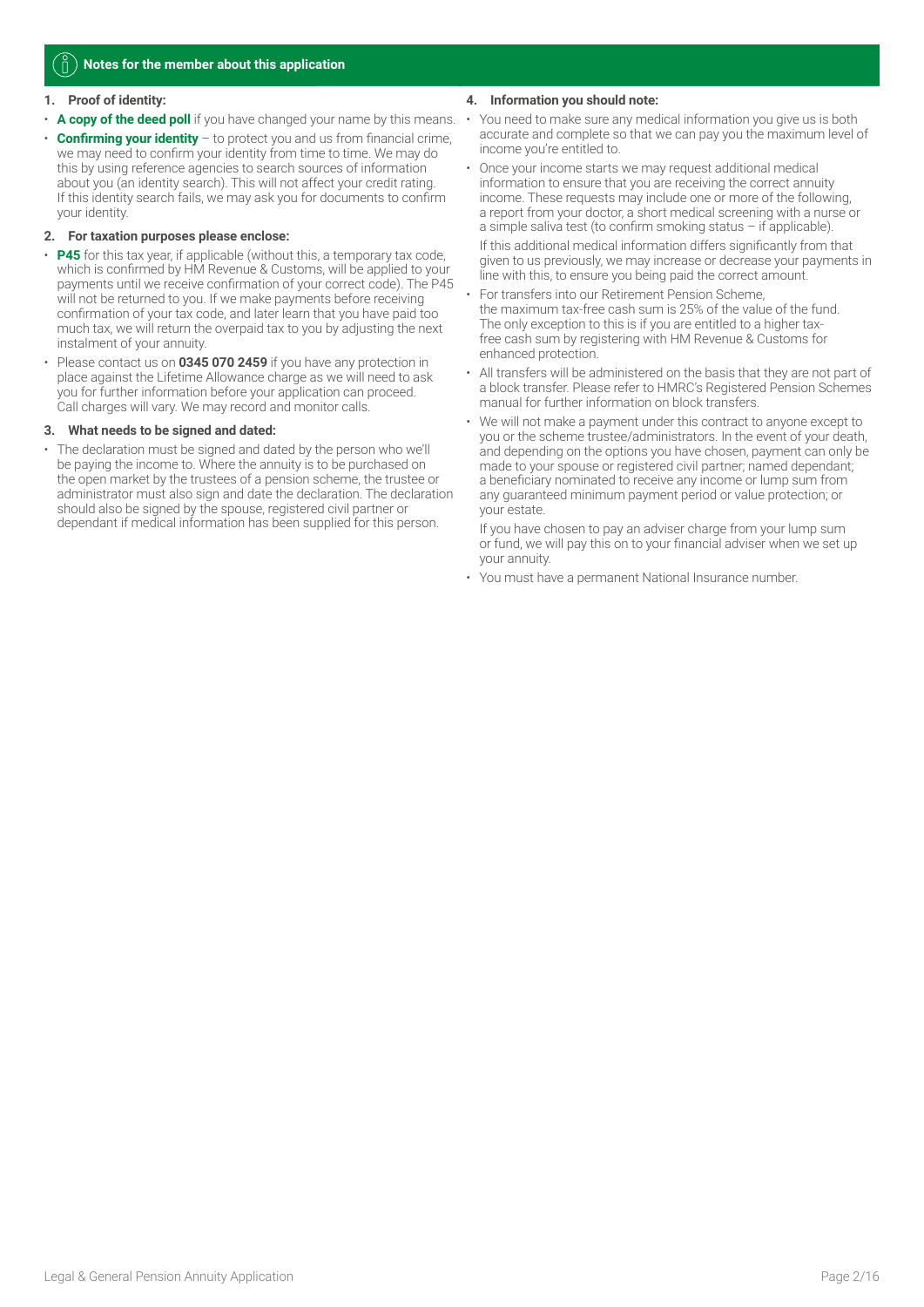## 1 About you and your Pension Annuity

| ်႐ိ<br>Please complete this section in full.                                                                                                                                                                          |                          |                               |           |  |                                 |
|-----------------------------------------------------------------------------------------------------------------------------------------------------------------------------------------------------------------------|--------------------------|-------------------------------|-----------|--|---------------------------------|
| 1. What is your full name and title?                                                                                                                                                                                  | Mr/Mrs/Miss/Ms/<br>Other |                               |           |  |                                 |
|                                                                                                                                                                                                                       | Surname                  |                               |           |  |                                 |
|                                                                                                                                                                                                                       | First name(s)            |                               |           |  |                                 |
| 2. What is your date of birth?                                                                                                                                                                                        |                          | D D M M Y Y Y Y               |           |  |                                 |
| 3. What is your gender?                                                                                                                                                                                               |                          | Male                          | Female    |  |                                 |
| 4. What is your marital status.                                                                                                                                                                                       |                          | Single                        | Married   |  | Registered civil<br>partnership |
|                                                                                                                                                                                                                       |                          | Divorced/<br><b>Dissolved</b> | Separated |  | Widowed                         |
|                                                                                                                                                                                                                       |                          | Cohabiting                    |           |  |                                 |
| 5. What is your current permanent<br>residential address including postcode<br>and telephone number?<br>Please check that you have filled in<br>your postcode as this is essential for<br>processing the application. | Address                  |                               |           |  |                                 |
|                                                                                                                                                                                                                       | Postcode                 |                               |           |  |                                 |
|                                                                                                                                                                                                                       | Email address            |                               |           |  |                                 |
|                                                                                                                                                                                                                       | Home phone               |                               |           |  |                                 |
|                                                                                                                                                                                                                       | Mobile phone             |                               |           |  |                                 |
| 6. What is your National Insurance number?                                                                                                                                                                            |                          |                               |           |  |                                 |
| You must have a permanent National<br>Insurance number.                                                                                                                                                               |                          | For example, AB 123456 C      |           |  |                                 |

## 2 About your spouse, registered civil partner or dependant

|    | Only complete if you wish to provide a pension for this person on your death.          |                          |                               |                 |                                 |
|----|----------------------------------------------------------------------------------------|--------------------------|-------------------------------|-----------------|---------------------------------|
| 1. | What is their full name and title?                                                     | Mr/Mrs/Miss/Ms/<br>Other |                               |                 |                                 |
|    |                                                                                        | Surname                  |                               |                 |                                 |
|    |                                                                                        | First name(s)            |                               |                 |                                 |
| 2. | What is their date of birth?                                                           |                          |                               | D D M M Y Y Y Y |                                 |
| 3. | What is their gender?                                                                  |                          | Male                          | Female          |                                 |
| 4. | What is their marital status?                                                          |                          | Single                        | Married         | Registered civil<br>partnership |
|    |                                                                                        |                          | Divorced/<br><b>Dissolved</b> | Separated       | Widowed                         |
|    |                                                                                        |                          | Cohabiting                    |                 |                                 |
|    | <b>5.</b> What is their relationship to you?<br>For example, husband, wife or partner. |                          |                               |                 |                                 |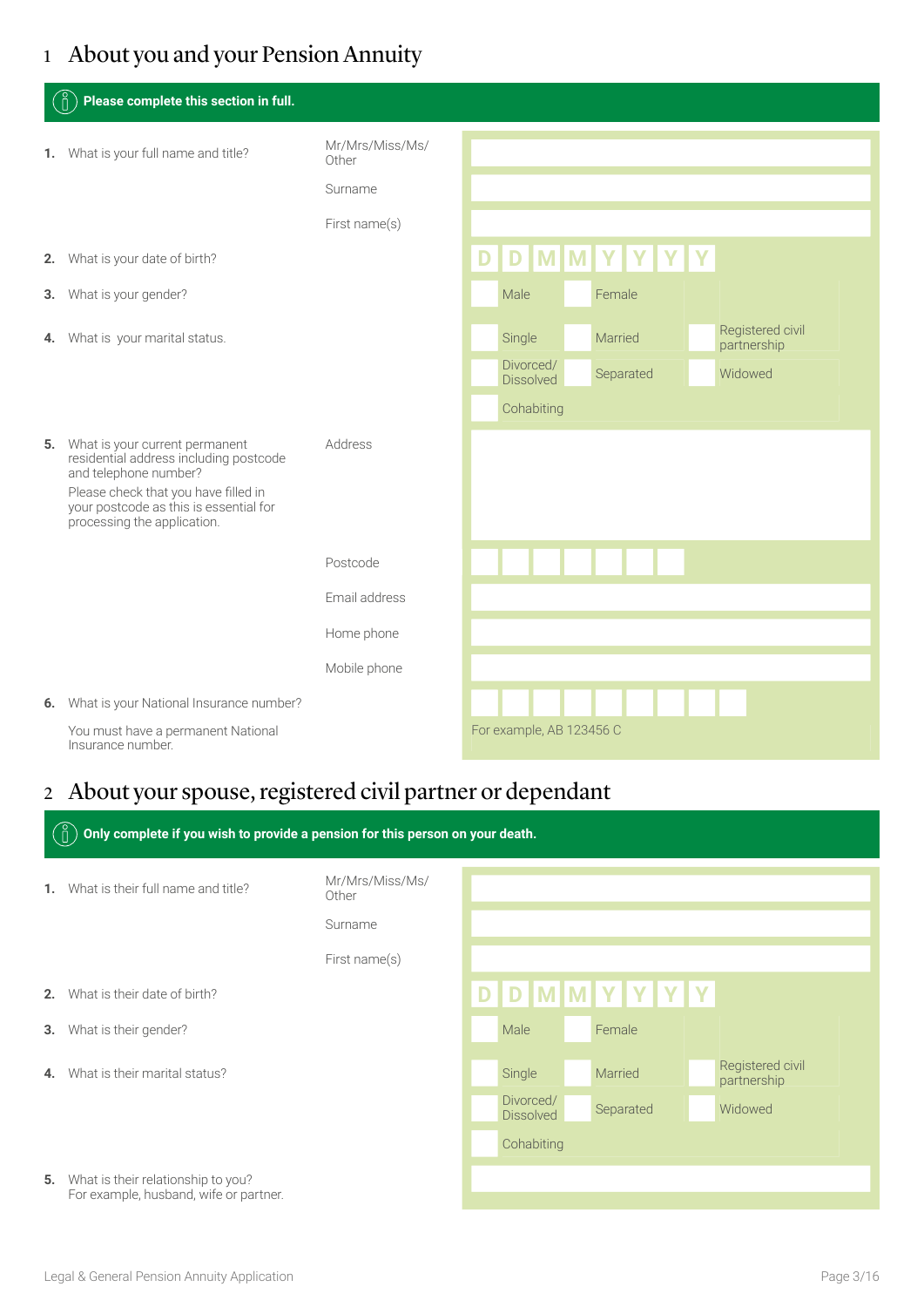### 3 Your doctor's details

| If your doctor is not UK based, please contact us before completing this form.<br>$\begin{matrix} 0 \ 0 \end{matrix}$<br>Only complete this section if you have provided us with medical information. |                                                 |               |
|-------------------------------------------------------------------------------------------------------------------------------------------------------------------------------------------------------|-------------------------------------------------|---------------|
| 1. What is your doctor's name, address,<br>postcode and telephone number?                                                                                                                             | Name<br>Address                                 |               |
| 2. If you have supplied medical information<br>for your spouse, registered civil partner<br>or dependant, what is their doctor's<br>name, address, postcode and telephone<br>number?                  | Postcode<br>Telephone number<br>Name<br>Address | Same as above |
|                                                                                                                                                                                                       | Postcode<br>Telephone number                    |               |

Under the Access to Medical Reports Act 1988, we reserve the right to apply for a medical report from any doctor who has, at any time, attended you.

The declaration at the back of this form gives us your consent to apply for such a report if needed.

Before obtaining a report from your doctor, we are obliged to inform you of your rights. These are detailed in the declaration.

### 4 Payment details

|    | Please give details of where your income and any tax-free cash is to be paid.<br>Any tax due will normally be deducted before you receive each payment.<br>If this application relates to the Open Market Option and the scheme trustees or administrator give different instructions, the payment will<br>be made in accordance with their instructions instead of the details given below.<br>All payments will be made to you in British Pounds Sterling. Any conversion to another currency will be at your own expense. |                 |  |  |  |  |  |
|----|------------------------------------------------------------------------------------------------------------------------------------------------------------------------------------------------------------------------------------------------------------------------------------------------------------------------------------------------------------------------------------------------------------------------------------------------------------------------------------------------------------------------------|-----------------|--|--|--|--|--|
| 1. | What is the name and address of your<br>bank or building society?                                                                                                                                                                                                                                                                                                                                                                                                                                                            | Name<br>Address |  |  |  |  |  |
|    |                                                                                                                                                                                                                                                                                                                                                                                                                                                                                                                              | Postcode        |  |  |  |  |  |
| 2. | What is the bank or building society sort code?                                                                                                                                                                                                                                                                                                                                                                                                                                                                              |                 |  |  |  |  |  |
| 3. | What is the bank or building society account number?                                                                                                                                                                                                                                                                                                                                                                                                                                                                         |                 |  |  |  |  |  |
| 4. | What name is your account in?<br>You must be either the sole or joint account holder.                                                                                                                                                                                                                                                                                                                                                                                                                                        |                 |  |  |  |  |  |
| 5. | What is the building society roll number (if applicable)?                                                                                                                                                                                                                                                                                                                                                                                                                                                                    |                 |  |  |  |  |  |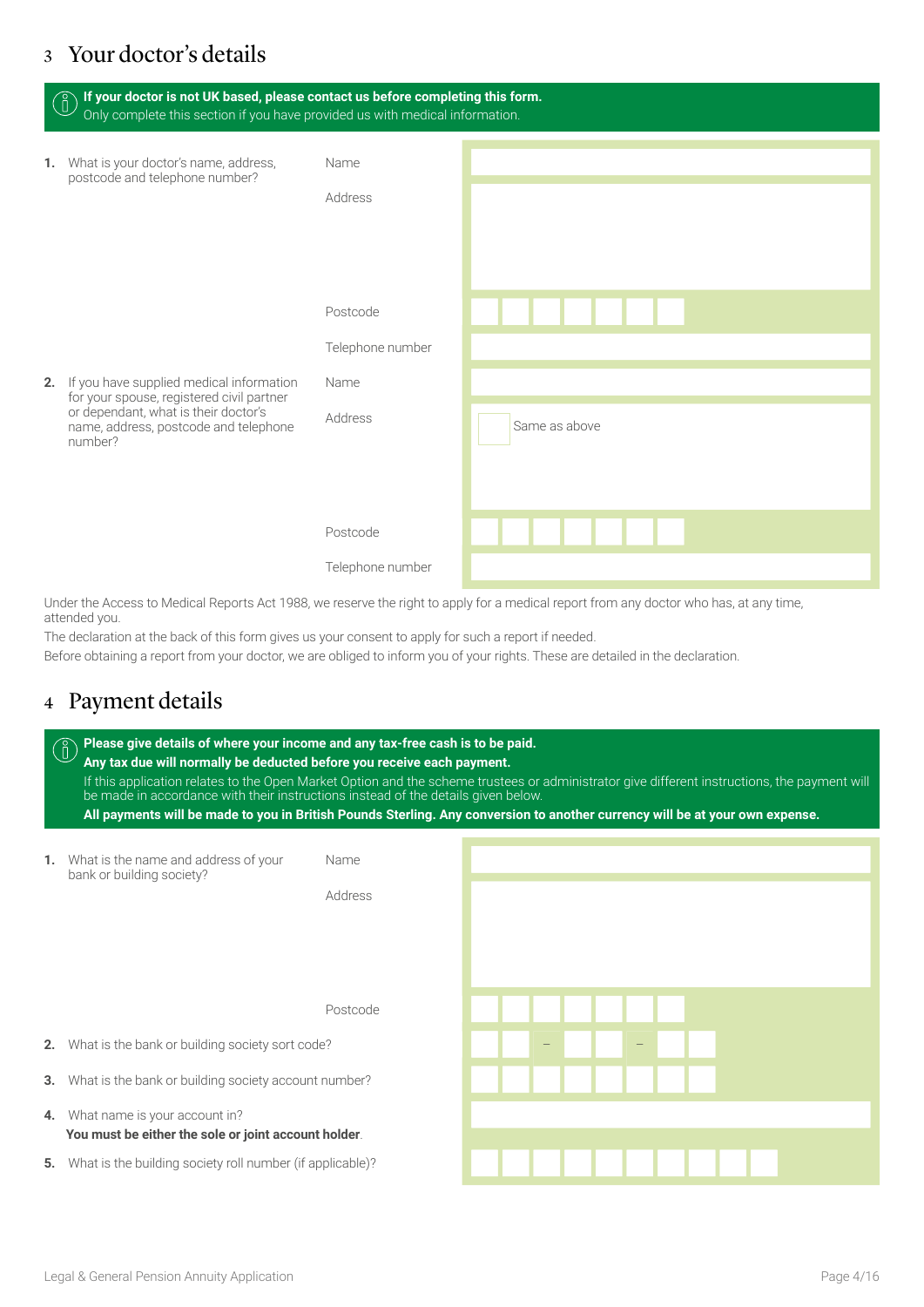### 5 Beneficiary payment details

**Only complete if you've chosen a guaranteed minimum payment period or value protection and you are purchasing the annuity. You can nominate one or multiple beneficiaries to receive any income or lump sum due after your death. Please provide their details below.** 

#### **Nomination One**

**1.** What is their full name and title? Mr/Mrs/Miss/Ms/

Other Surname

First name(s)

- **2.** What is their date of birth? **D D M M Y Y Y Y**
- **3.** Nomination split (For example 1, 2 or 3) Please see the wording at the bottom of this page for more information.
- **4.** Percentage of payments due on my death to this nominee.

#### **Nomination Two**

**1.** What is their full name and title? Mr/Mrs/Miss/Ms/

Other Surname

First name(s)

- **2.** What is their date of birth? **D D M M Y Y Y Y**
- **3.** Nomination split (For example 1, 2 or 3) Please see the wording at the bottom of this page for more information.
- **4.** Percentage of payments due on my death to this nominee.

#### **Nomination Three**

ň.

**1.** What is their full name and title? Mr/Mrs/Miss/Ms/

Other Surname

First name(s)

- **2.** What is their date of birth? **D D M M Y Y Y Y**
- **3.** Nomination split (For example 1, 2 or 3) Please see the wording at the bottom of this page for more information.
- **4.** Percentage of payments due on my death to this nominee.

| The quaranteed minimum payment period or value protection benefit will be shared between your nominations equally.                                                                                                                         |  |
|--------------------------------------------------------------------------------------------------------------------------------------------------------------------------------------------------------------------------------------------|--|
| If an exact equal split can't be achieved, please indicate the priority of each share by numbering your nominations accordingly.<br>For example, if you put a number 1 by your first nomination then they would receive the highest share. |  |
| If you don't nominate an individual, the remaining income or lump sum will be paid to your estate.                                                                                                                                         |  |

**Only complete the below section if you've chosen a guaranteed minimum payment period or value protection and the annuity is being purchased by trustees on behalf of the member:**

You must also provide your client with the appropriate risk warnings in accordance with FCA COBS 19.7.

Full name

# Date of birth **DDDMMYYYY**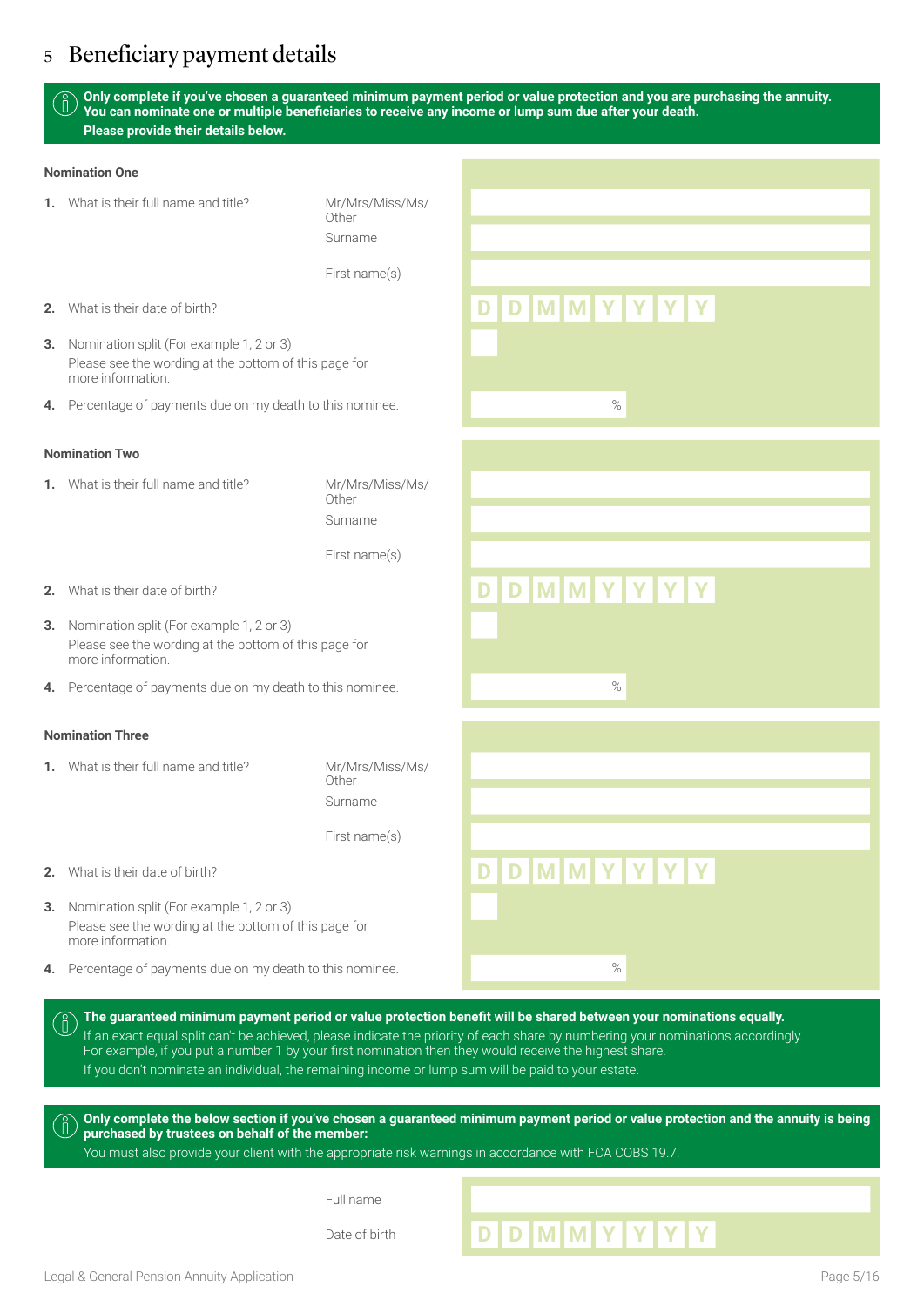### 6 About the purchasing or transferring pension scheme(s)

#### **Please give details of each purchasing or transferring pension scheme(s) including any Legal & General schemes. If there is insufficient space for you to provide details of all your schemes, please photocopy this page before going any further. You can then complete the additional scheme details on a separate page(s).**

#### **Scheme one**

- **1.** Name of the current provider.
- **2.** Address and telephone number of the current provider.
- **3.** Full name of the pension scheme.
- **4.** Existing plan number.
- **5.** Is the existing plan subject to any existing or proposed trustee in bankruptcy orders, or earmarking or pension sharing orders, or other receiving orders?
- **6.** Are the funds already in drawdown?
- **7.** Is this a full or partial transfer?
- **8.** Approximate fund value to be paid to us.
- **9.** Do you want to take a tax-free cash sum?
- **10.** If yes to above:
	- a) who will be paying this sum?
	- b) is the maximum tax-free cash required (a) a set of the fund value)?<br>(normally 25% of the fund value)?

#### **Scheme two**

- **1.** Name of the current provider.
- **2.** Address and telephone number of the current provider.
- **3.** Full name of the pension scheme.
- **4.** Existing plan number.
- **5.** Is the existing plan subject to any existing or proposed trustee in bankruptcy orders, or earmarking or pension sharing orders, or other receiving orders?
- **6.** Are the funds already in drawdown?
- **7.** Is this a full or partial transfer?
- **8.** Approximate fund value to be paid to us.
- **9.** Do you want to take a tax-free cash sum? Yes No
- **10.** If yes to above:
	- a) who will be paying this sum?
	- b) is the maximum tax-free cash required (a) the set of the set of the fund value)?<br>The function of the fund value)? West the fund value of value of value of value of value of value of value of

| Yes         | <b>No</b>                                                                                                                                         |
|-------------|---------------------------------------------------------------------------------------------------------------------------------------------------|
|             |                                                                                                                                                   |
| Yes<br>Full | <b>No</b><br>Partial                                                                                                                              |
| £           |                                                                                                                                                   |
| Yes         | <b>No</b>                                                                                                                                         |
|             | Current provider (if you<br>Legal & General (if you<br>have ticked option 1 on<br>the front cover)<br>have ticked option 2 on<br>the front cover) |
| Yes         | If not 25%, what<br><b>No</b><br>$\%$ /£<br>percentage or value<br>should be paid?                                                                |
|             |                                                                                                                                                   |
|             |                                                                                                                                                   |
|             |                                                                                                                                                   |
|             |                                                                                                                                                   |
|             |                                                                                                                                                   |
| Yes         | No                                                                                                                                                |
| Yes         | No                                                                                                                                                |
|             |                                                                                                                                                   |

have ticked option 1 on Legal & General (if you have ticked option 2 on the front cover)

%/£

percentage or value should be paid?

the front cover)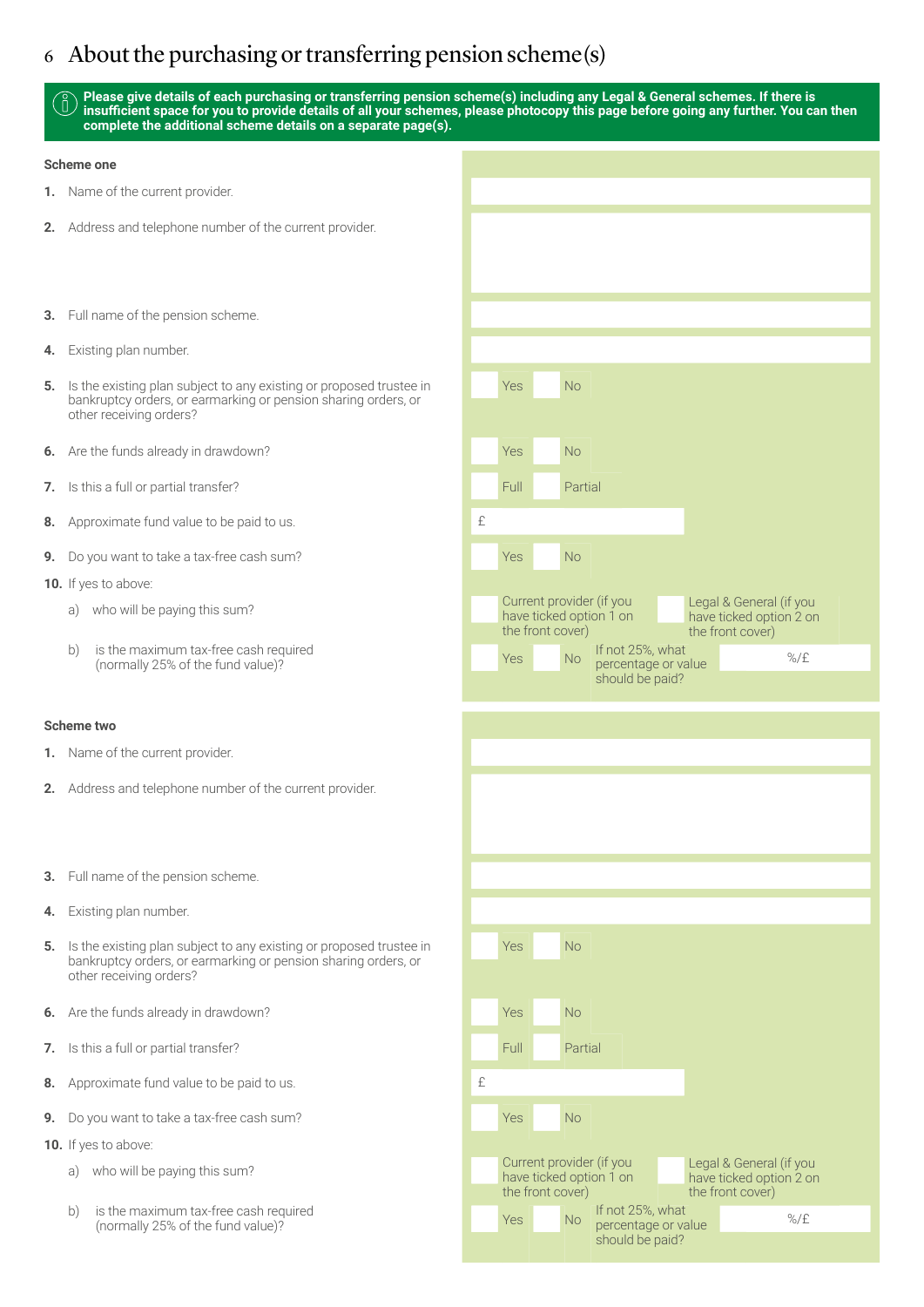### 6 About the purchasing or transferring pension scheme(s) (continued)

**If you wish to transfer the value of existing pension benefits into your plan, please give details of each transferring pension scheme(s) including any Legal & General schemes. If there is insufficient space for you to provide details of all your schemes, please photocopy this page before going any further. You can then complete the additional scheme details on a separate page(s).**

#### **Scheme three**

- **1.** Name of the current provider.
- **2.** Address and telephone number of the current provider.
- **3.** Full name of the pension scheme.
- **4.** Existing plan number.
- **5.** Is the existing plan subject to any existing or proposed trustee in bankruptcy orders, or earmarking or pension sharing orders, or other receiving orders?
- **6.** Are the funds already in drawdown?
- **7.** Is this a full or partial transfer?
- **8.** Approximate fund value to be paid to us.
- **9.** Do you want to take a tax-free cash sum?
- **10.** If yes to above:
	- a) who will be paying this sum?
	- b) is the maximum tax-free cash required (normally 25% of the fund value)?

| Yes<br><b>No</b><br>Yes<br><b>No</b><br>Full<br>Partial<br>£<br>Yes<br><b>No</b>                                                                  |  |  |  |
|---------------------------------------------------------------------------------------------------------------------------------------------------|--|--|--|
|                                                                                                                                                   |  |  |  |
|                                                                                                                                                   |  |  |  |
|                                                                                                                                                   |  |  |  |
|                                                                                                                                                   |  |  |  |
|                                                                                                                                                   |  |  |  |
|                                                                                                                                                   |  |  |  |
|                                                                                                                                                   |  |  |  |
|                                                                                                                                                   |  |  |  |
|                                                                                                                                                   |  |  |  |
|                                                                                                                                                   |  |  |  |
|                                                                                                                                                   |  |  |  |
|                                                                                                                                                   |  |  |  |
| Current provider (if you<br>Legal & General (if you<br>have ticked option 1 on<br>have ticked option 2 on<br>the front cover)<br>the front cover) |  |  |  |
| If not 25%, what<br>$\%$ /£<br>Yes<br><b>No</b><br>percentage or value<br>should be paid?                                                         |  |  |  |

### 7 Lifetime allowance

**Understanding the Lifetime Allowance rules is important because if you provide incorrect or incomplete information you may become liable to a Lifetime Allowance tax charge.**

The Lifetime Allowance is a limit on the amount of pension benefit that can be drawn from pension schemes, whether lump sums or retirement income. The current standard Lifetime Allowance is £1,073,100 for tax year 2022/2023 and pension benefits in excess of the Lifetime Allowance may be subject to a tax charge.

If you are unsure how to calculate the value of your benefits, please refer to your financial adviser/intermediary or current provider(s).

#### Is the total value of:

- the pension benefits and tax-free cash you have already taken (including drawdown benefits, and any benefits taken before 6 April 2006);
- any pension pot(s) transferred overseas, and
- the benefits you are about to take

#### **more than the current standard Lifetime Allowance threshold (of £1,073,100 for tax year 2022/2023)?**



If '**Yes**', do you have any protection in place against the Lifetime Allowance tax charge?



If '**Yes**', please enclose a COPY of your protection certificate with this application. We may require additional information from you at a later date.

Please do not send the original certificate to us.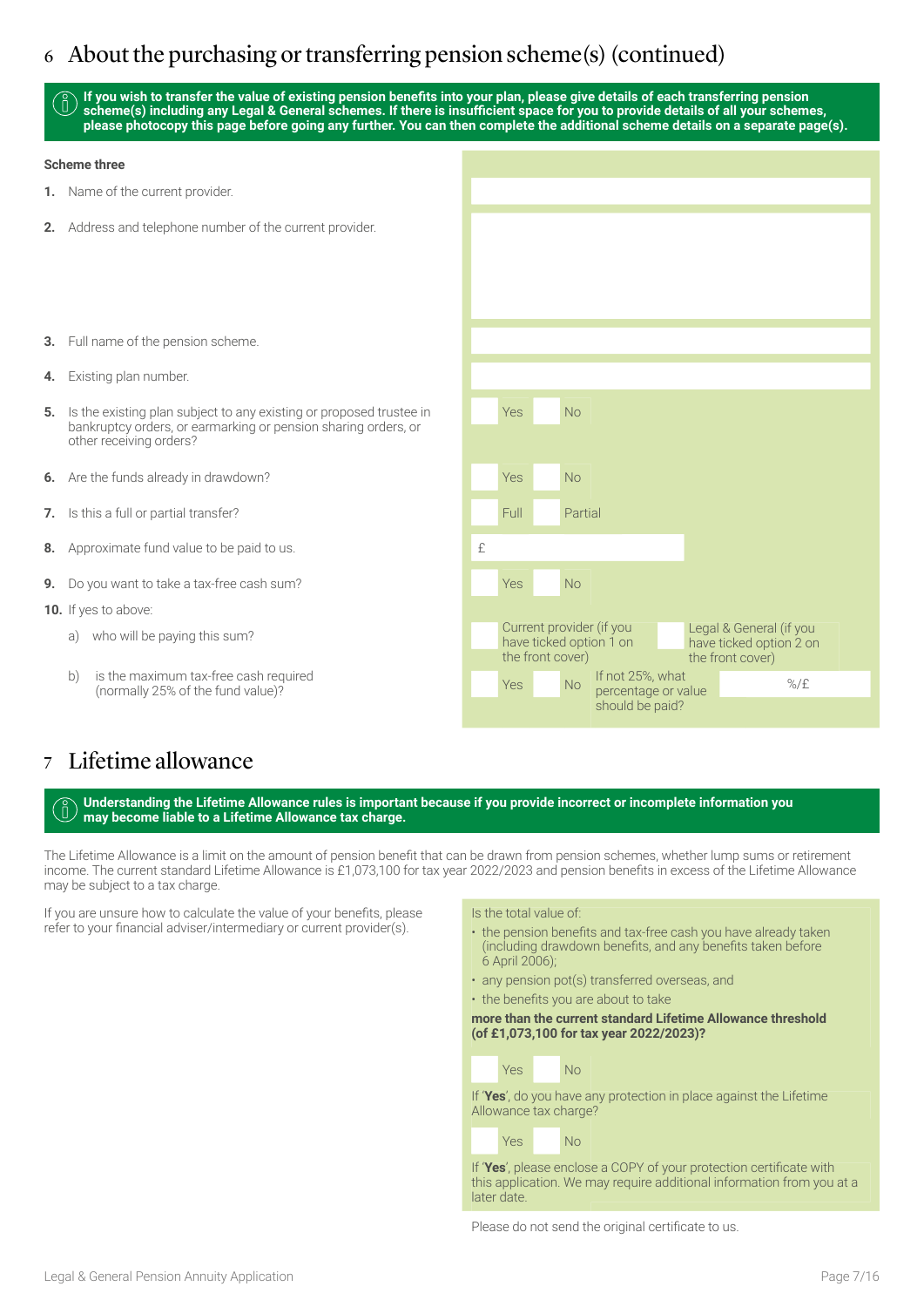### 8 Declaration

#### **Please remember that it is a serious offence to make false statements; the penalties are severe and could lead to prosecution.**

#### **To my current provider(s)**

I would like to take benefits from the plan(s) listed in Part 6 of this application.

I authorise Legal & General, my current provider and any financial adviser/intermediary named in this application to obtain from each other, and release to each other, any information that may be required to enable the transfer of funds to Legal & General.

I accept that in order to comply with regulatory obligations, Legal & General and my current provider(s) named in this application may need to verify my identity and residential address, and may use credit reference agency searches and ask for my documents to verify my identity and address.

I authorise and instruct you to transfer the funds from the plan(s) as listed in Part 6 of this application directly to Legal & General, and to provide any instruction and/or discharge required by any relevant third party to do so.

I authorise you to obtain from and release to the financial adviser named in this application any additional information that may be required to enable the transfer of funds.

Until this application is accepted and complete, Legal & General's responsibility is limited to the return of the total payment(s) to my current provider(s).

When payment is made to Legal & General as instructed, this means I shall no longer be entitled to receive pension benefits from the whole of the plan(s) listed in Part 6 of this application where the whole of the plan(s) is transferring, or that part of the plan(s) represented by the payment(s) if only part of the plan(s) is transferring.

#### **Only for applications relating to Open Market Options or Trustee purchase**

I authorise and instruct you to pay me any tax-free cash sum as indicated, to pay the balance of my pension pot(s) to Legal & General to provide me with an annuity based on the features set out in the accepted quote(s) referenced on the first page of this application, and to provide any instructions and/or discharge required by any relevant third party to do so.

#### **Only for applications relating to transfers into the Legal & General Retirement Pension Scheme for immediate vesting**

Please transfer the fund(s) listed in Part 6 of this application to Legal & General.

Where you have asked me to give you the original policy document(s) in return for the transfer of funds and I am unable to do so, I promise that I will be responsible for any losses and/or expenses which are the result, and which a reasonable person would consider to be the probable result, of any untrue, misleading or inaccurate information deliberately or carelessly given by me, or on my behalf, either in this form or with respect to benefits from the plan.

#### **To my current provider(s) and Legal & General**

I confirm that any Adviser Charge paid on my behalf by my current provider or by Legal & General on the initial set-up of this annuity:

- is wholly connected to the purchase of this annuity; and
- is appropriate to the advice and service my adviser provided me in relation to this annuity purchase.

If this is not the case then some or all of the Adviser Charge and any tax-free cash may become liable to a tax charge, which I may be responsible for.

I accept responsibility in respect of any claims, losses, expenses, additional tax charges or any penalties that Legal & General and my current provider may incur as a result of any incorrect, untrue, or misleading information in this application or given by me, or on my behalf, or of any failure on my part to comply with any aspect of this application.

Where I have chosen to take tax-free cash, it is not my intention to make, either directly, indirectly or by someone making contributions on my behalf, a significant\* increase in my total expected contributions to registered pension schemes.

\*A significant increase is where:

The total tax-free cash you receive in the 12-month period ending on the day the tax-free cash from this plan is paid exceeds £7,500, and more than 30% of the total tax-free cash is used to make contributions to one or more registered pension schemes which exceed the expected level of contributions. This includes any contributions you pay directly or indirectly, paid by someone on your behalf such as your employer, or which you may have paid in anticipation of receiving the tax-free cash. This is known as `recycling'. Please see section PTM133800 of HM Revenue & Customs' Pension Tax Manual online for more information.

#### **To Legal & General**

#### **Only for applications relating to transfers into the Legal & General Retirement Pension Scheme for immediate vesting**

The scheme administrator on behalf of the provider agrees to administer the scheme in accordance with the scheme rules.

I authorise Legal & General to accept the transfer value and agree that on receipt of the transfer value, Legal & General will apply this sum to a Personal Pension Plan.

#### **For all applicants**

I confirm that to the best of my knowledge my answers are full and accurate. I agree that my chosen quote and the information contained in this application, plus any medical information provided separately, will be used to determine the benefits to be paid and if any of the information is found to be incorrect my benefits may be adjusted accordingly.

No benefits under this policy are capable of assignment, surrender or commutation except as provided in the relevant legislation and subject to the agreement of Legal & General Assurance Society Limited.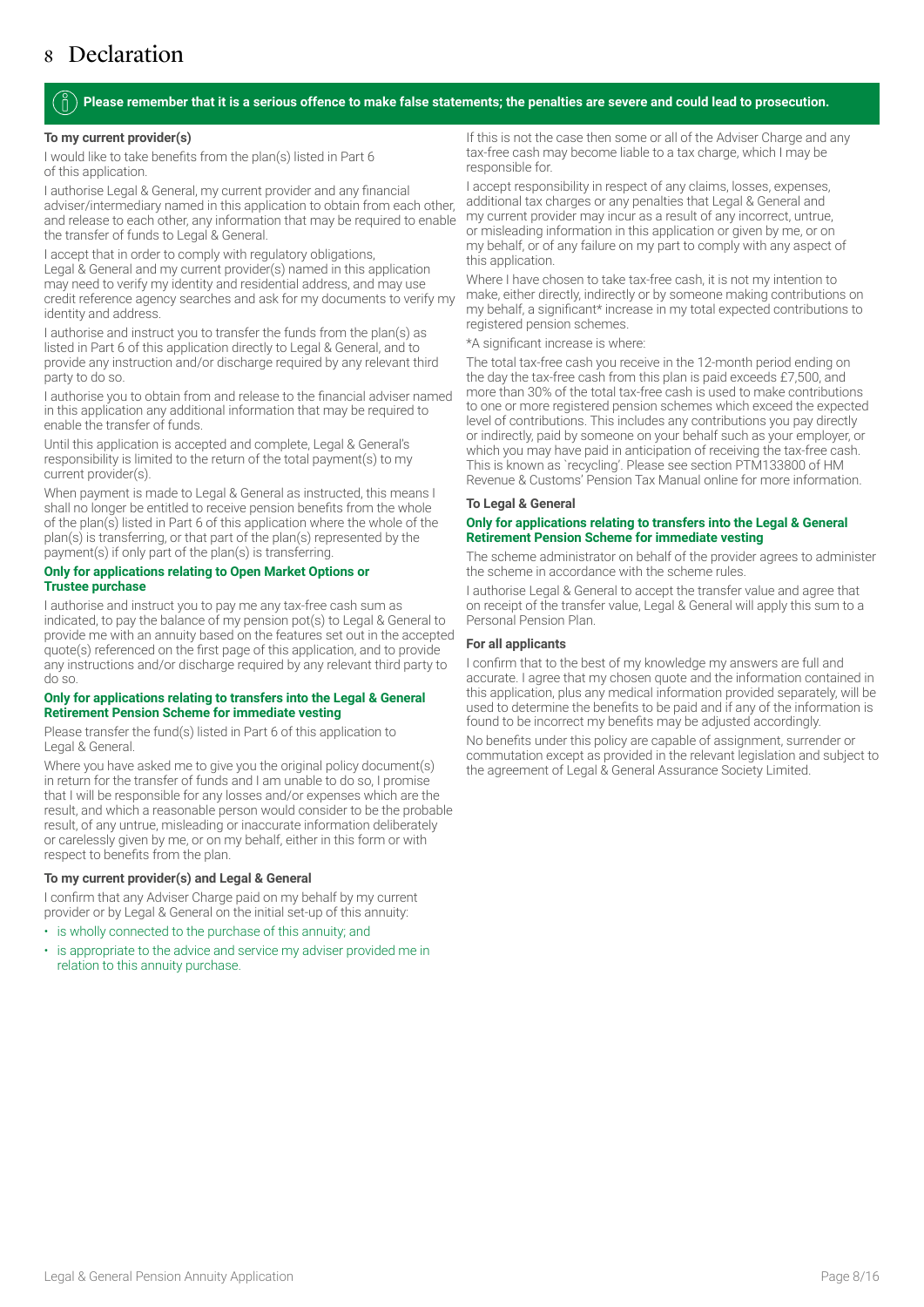### 8 Declaration (continued)

If I have been contracted out under my current plan, then I agree to Legal & General calculating the part of the transfer payment to be treated as relating to contracted-out benefits, if this information is not provided. If the total gross contribution(s) paid into any Registered Pension Scheme(s) exceed my Annual Allowance, I will inform HM Revenue & Customs. I agree that where a tax charge does arise, any of the funds used to purchase this annuity will not be available to pay that charge.

#### **Marketing consent**

Here at Legal & General we take your privacy seriously; this is why we never share your personal details with anyone else for their own marketing purposes. However, from time to time we would like to contact you with news, useful information and exclusive offers on our products and services. If you'd like to be kept up-to-date, please let us know how you would like to hear from us:



If now or at any time in the future you wish to withdraw your consent (including any consent that you may have previously given), please contact us as directed in our privacy policy.

\*\*e.g. via our own systems such as My Account, social media platforms and third-party websites such as YouTube.

#### **Data protection**

Protecting your personal information is extremely important to us. Please take the time to read our privacy policy in Part 10.

By signing this application form you agree to the use of your personal information as set out in the privacy policy.

#### **Adviser charge**

If I have asked Legal & General to arrange payment of an adviser charge, details of this charge will be shown in the 'How much does the advice cost?' section of my quote. By signing this application, I instruct Legal & General to:

- deduct that adviser charge in accordance with my quote; and
- pay it to my financial adviser's firm as shown in the 'Financial Adviser/Intermediary' section of this application.

Once the annuity has been set up and the cancellation period has passed, I cannot change or cancel the adviser charge. For more information on adviser charges, please read the section 'Will you pay anything to my financial adviser or intermediary?' in the Key Features.

#### **The following only applies if medical information has been supplied to Legal & General (for either the member or the member's**  ň **spouse, registered civil partner or dependant or both) separately. Please tick the appropriate box(es):**

#### **Sensitive data**

Legal & General will use the medical and health information provided in this form and any other medical information provided in the course of this application for the purposes of allowing us to underwrite, administer your policy and as described in our Privacy Policy. Your medical information (and other information collected via this form) may be disclosed to our reassurer and to any other insurance company to whom you apply for products or services. We will process the special category data for reasons of substantial public interest in accordance with applicable law.

Under the Access to Medical Reports Act 1988, I have the following rights:

- 1. I have the right to withhold my consent for a medical report to be sent to Legal & General, although if I withhold this consent then Legal & General will be unable to accept my application.
- 2. If I give my consent to the report, I have the right to see the report before it is sent to Legal & General. I will have 21 days to contact the doctor to arrange to see the report and the doctor must obtain my further consent before the report is sent on to Legal & General. If I do not arrange to see the report within 21 days, it will be sent to Legal & General. I have the right to see the report at any time within six months of it being sent to Legal & General.
- 3. I have the right to request amendments to be made to the report. If the doctor refuses to make these amendments, I have the right to request that the doctor attaches a statement containing my views to the report.
- 4. The doctor does not have to let me see any part of a report that he/she considers would be likely to cause serious harm to my physical or mental health or to that of others, or would indicate the doctor's intention towards me. The doctor also does not have to let me see any part of a report which may disclose the identity of another person who has supplied information about me, unless that person has consented or is a health professional caring for me. If the doctor does not let me see any part of a report, he/she must notify me of that fact.

I confirm that I have been advised of my rights under the Access to Medical Reports Act 1988. I understand Legal & General may seek medical information concerning my physical or mental health from any doctor who has attended me at any time. By signing this application I consent to the release of this information to Legal & General.

| <b>Member</b>                                                | Spouse, registered civil partner or dependant                |
|--------------------------------------------------------------|--------------------------------------------------------------|
| I do NOT want to see the medical report before it is sent to | I do NOT want to see the medical report before it is sent to |
| Legal & General.                                             | Legal & General.                                             |
| <sub>or</sub>                                                | or                                                           |
| I do want to see the medical report before it is sent to     | I do want to see the medical report before it is sent to     |
| Legal & General.                                             | Legal & General.                                             |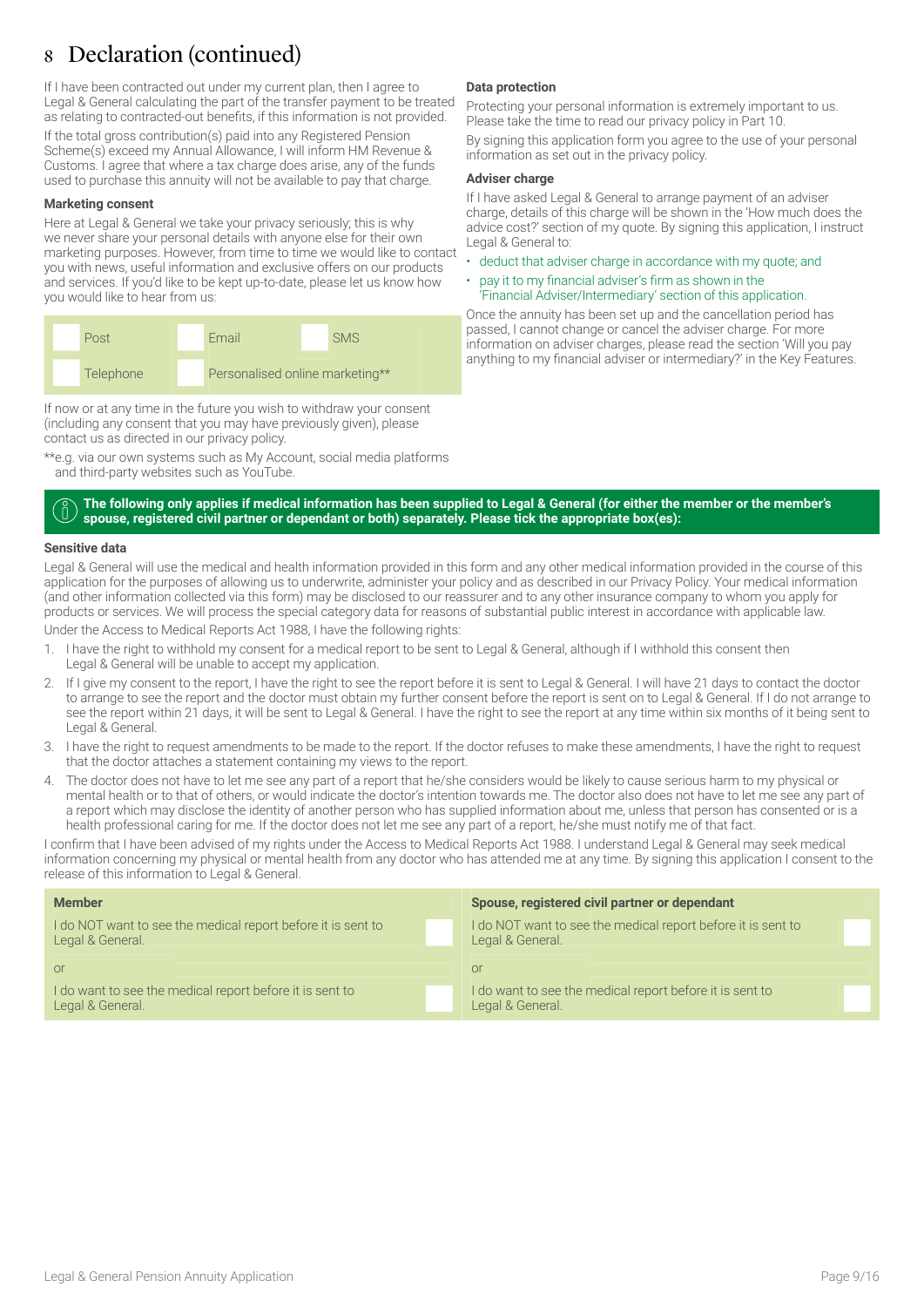### 8 Declaration (continued)

| To be completed in all cases.<br><b>Member/applicant</b><br>I agree to the terms set out in the 'Declaration'<br>and the use of my information as described in<br>the privacy policy. | Signature                 |                                                                                                                                                   |
|---------------------------------------------------------------------------------------------------------------------------------------------------------------------------------------|---------------------------|---------------------------------------------------------------------------------------------------------------------------------------------------|
|                                                                                                                                                                                       | Today's date              | D D M M Y Y Y Y<br>The spouse, registered civil partner or dependant's signature is only required if medical details have been supplied for them. |
| Spouse, registered civil partner or dependant<br>I agree to the terms set out in the 'Declaration'<br>and the use of my information as described in<br>the privacy policy.            | Signature<br>Today's date | D D M M Y Y Y Y                                                                                                                                   |
| pension scheme.                                                                                                                                                                       |                           | The signature below only applies if the annuity is being purchased on the open market by the trustees/administrator of a                          |
| On behalf of the trustees or administrators of<br>the originating scheme or contract.                                                                                                 | Name<br>Signature         |                                                                                                                                                   |
|                                                                                                                                                                                       | Today's date              | D D M M Y Y Y Y                                                                                                                                   |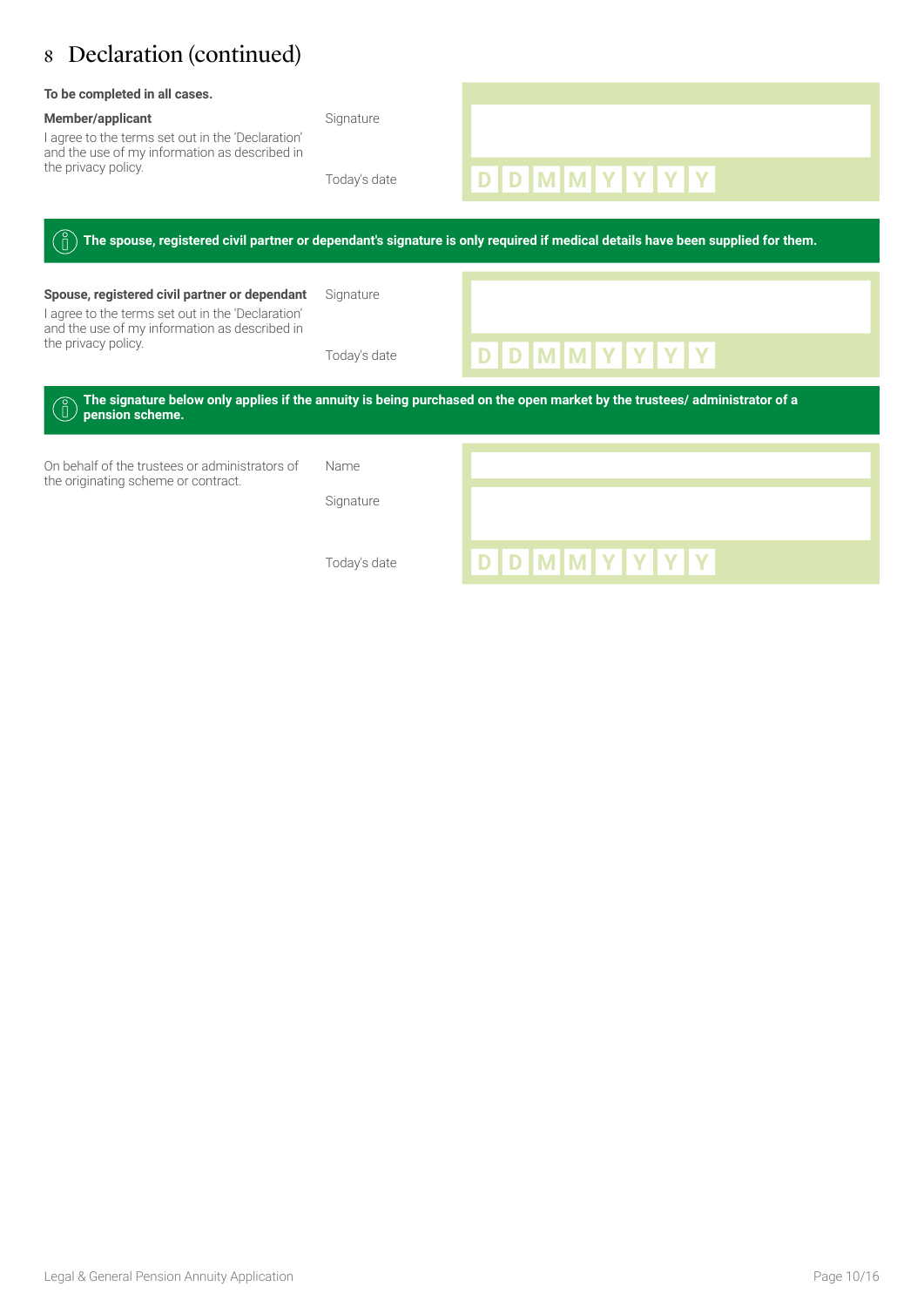### 9 Financial adviser/intermediary section

#### **A. Basis of advice declaration**

To meet the Financial Conduct Authority (FCA) regulatory reporting requirements, Legal & General must record whether advice was given to your client regarding the sale of this product. Please tick the relevant box.

#### **B. Adviser Declaration**

The applicant is applying on their own behalf and not as a nominee, trustee or in a fiduciary capacity for any other person. I can confirm that any transfer is from a UK Registered Pension Scheme. Please process any transfer under the following details:

Full name of firm

Firm's contact telephone number

Firm's contact email address

FCA Firm reference number

What is your Legal & General agency number? If the wrong number or no number is given, this will cause delays.

Firm address

Yes No

Yes No

Yes No

Yes No

Firm postcode

#### **C. DB to DC Transfers**

**Declaration**

Does this application relate to a Defined Benefit/Final Salary or GMP transfer into the Legal & General Retirement Pension Scheme for Immediate Vesting?

**If 'Yes'**, Is the value of the gross transfer value greater than £30,000? For Defined Benefit/Final Salary or GMP transfers valued at greater than £30,000, it is a regulatory requirement for full advice/a personal recommendation to be given by a financial adviser with the required permissions.

Was the advice for the customer to proceed with the transfer? **We will only accept the transfer if the advice/recommendation was for it to proceed.** 

What is your full name and title as the financial adviser/intermediary? Mr/Mrs/Miss/Ms/ **Other** 

Surname

First name(s)

Position

I confirm that to the best of my knowledge my answers are full and accurate. **Signature** 

As the agent who is submitting this application, if the product is a transfer to Legal & General Retirement Pension Scheme, I hereby instruct Legal & General to record this pension transfer under my firm's agency details as stated above.



**As the financial adviser/intermediary it is your responsibility to forward the quote, Key Features document and Terms and Conditions booklet to your client. You must also provide your client with the appropriate risk warnings in accordance with FCA COBS 19.7.** Please make sure you contact the originating scheme to notify them that the fund is going to buy an annuity with us. This also applies if the fund to buy the annuity originates from a Legal & General plan. You will need to contact the appropriate claims area. You can download the Trustees/Administrator Form (Q18401) from our website at **[legalandgeneral.com/adviser/retirement/products/retirement-income/](http://legalandgeneral.com/adviser/retirement/products/retirement-income/pension-annuity/ ) [pension-annuity/](http://legalandgeneral.com/adviser/retirement/products/retirement-income/pension-annuity/ )** and send it to them.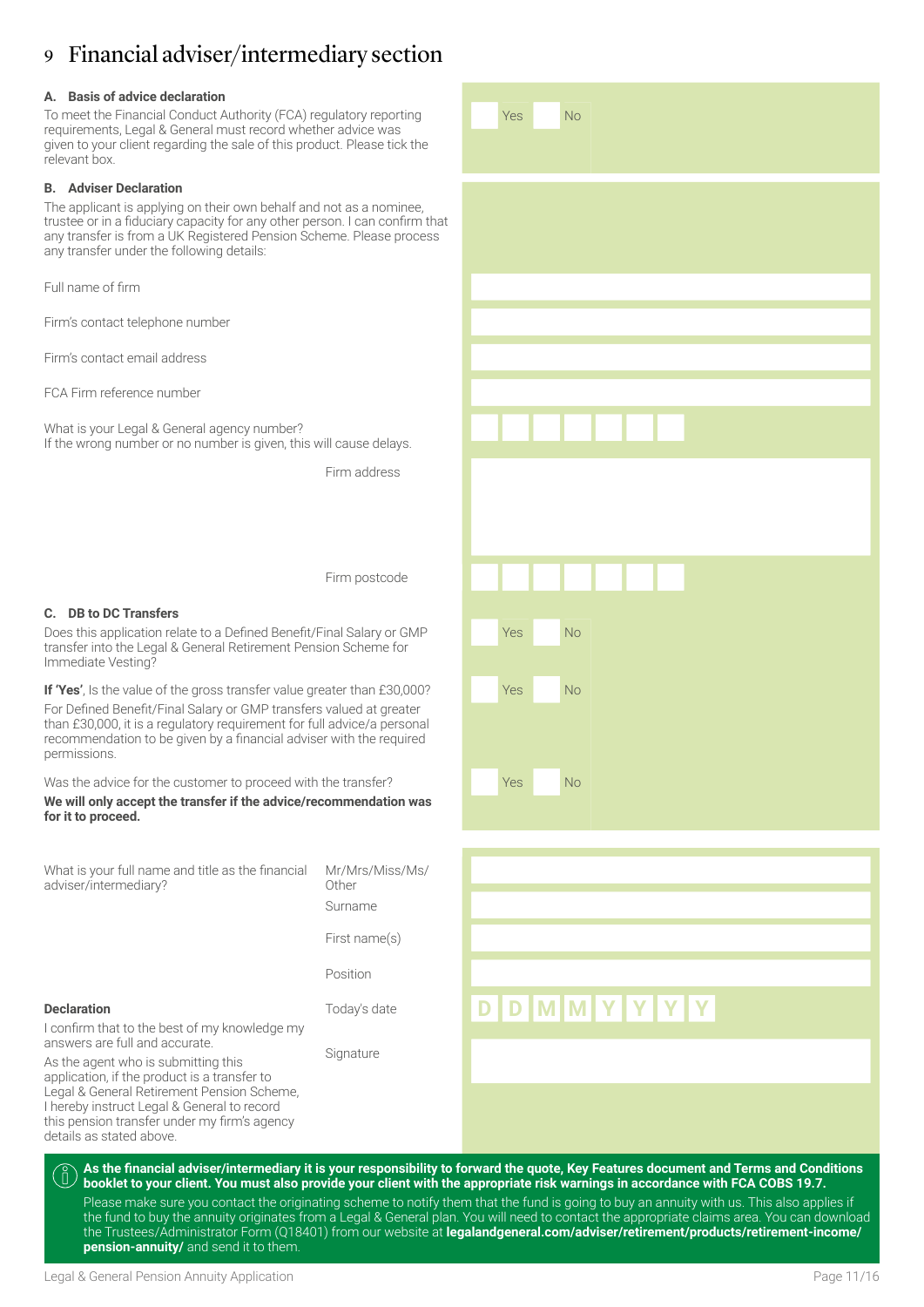### 10 Privacy policy

#### **Last updated: October 2021**

#### **Protecting your personal information is extremely important to us at Legal & General. It's especially important for a large financial company like ours, as our customers trust us to look after a huge amount of sensitive information on everything from their business affairs to their medical history.**

The way we collect, use, store and share your information is equally important. Our customers expect us to manage their information privately and securely. If we don't, they'll lose their trust in us.

This policy tells you how we collect and process your personal information. Please take a few minutes to read it, and show it to anyone else connected to your product or whose data you have shared with us. This policy may be subject to future change.

Unfortunately, sending information via e-mail is not completely secure; anything you send is done so at your own risk. Once received, we will secure your information in accordance with our security procedures and controls.

#### **What does this policy cover?**

This privacy policy relates to retail customers and/or any individual consumers of our goods and/or services, including users of our application based technology and those individuals who request financial advice, obtain quotes, utilise our services, purchase our products, enter into agreements with us, individuals that we cover under employer sponsored schemes and/or individuals that we may otherwise interact with us in the course of our business. We have a separate privacy policy for professional business clients, which can be found on our website at **[legalandgeneral.com/institutional/privacy-policy](http://legalandgeneral.com/institutional/privacy-policy)**.

#### **What is personal information?**

When we talk about personal information we mean information about an individual that can identify them, like their name, address, e-mail address, telephone number and financial details. It can relate to customers (including prospective customers), their appointed representatives (e.g. powers of attorney), employees, shareholders, business contacts and suppliers. Any reference to "information" or "data" in this policy is a reference to personal information about a living individual.

#### **What information do we hold?**

We may collect and process the following personal information about you:

| <b>Type of data</b>                        | <b>Description</b>                                                                                                                                                                                                                                                                                                                                                                                                                                                                                                                                                                                                                                                                                                                                                                                                | <b>Examples of how we use it</b>                                                                                                                                                                                                                                                                                                                      |
|--------------------------------------------|-------------------------------------------------------------------------------------------------------------------------------------------------------------------------------------------------------------------------------------------------------------------------------------------------------------------------------------------------------------------------------------------------------------------------------------------------------------------------------------------------------------------------------------------------------------------------------------------------------------------------------------------------------------------------------------------------------------------------------------------------------------------------------------------------------------------|-------------------------------------------------------------------------------------------------------------------------------------------------------------------------------------------------------------------------------------------------------------------------------------------------------------------------------------------------------|
| <b>Contact</b>                             | • Who you are<br>• Where you live<br>(including previous addresses)<br>• How to contact you<br>• Third party contacts (e.g. family members or friends)                                                                                                                                                                                                                                                                                                                                                                                                                                                                                                                                                                                                                                                            | • Servicing your product<br>• Pension tracing<br>• Marketing<br>• Analysis & profiling<br>• Enhancing our product and service offering<br>• To provide financial advice<br>• Product underwriting and pricing                                                                                                                                         |
| <b>Personal Details</b>                    | • Age<br>· Gender<br>• Family details<br>• Visual images & personal appearance<br>• Financial Details<br>• Lifestyle and social circumstances<br>• Health details<br>• Employment Details                                                                                                                                                                                                                                                                                                                                                                                                                                                                                                                                                                                                                         | • Pension tracing<br>• Marketing<br>• Analysis & profiling<br>• To provide financial advice<br>• Product underwriting and pricing<br>• Affordability checks (mortgages only)                                                                                                                                                                          |
| <b>Transactional</b>                       | • Bank and/or card details<br>• How you use your products<br>• Changes you make to your products or account                                                                                                                                                                                                                                                                                                                                                                                                                                                                                                                                                                                                                                                                                                       | · Servicing your products<br>• Provision of financial advice<br>• Making sure our products and services<br>are fit for purpose                                                                                                                                                                                                                        |
| <b>Contractual</b>                         | • Your claims history<br>• Your creditworthiness                                                                                                                                                                                                                                                                                                                                                                                                                                                                                                                                                                                                                                                                                                                                                                  | • Making sure the product is right for you<br>• Provision of financial advice<br>• Product underwriting and pricing<br>• Affordability checks (mortgages only)                                                                                                                                                                                        |
| <b>Consent &amp; preferences</b>           | • Ways you want us to market to you<br>• Information obtained from third parties acting on your<br>behalf                                                                                                                                                                                                                                                                                                                                                                                                                                                                                                                                                                                                                                                                                                         | • Marketing<br>• Pension tracing                                                                                                                                                                                                                                                                                                                      |
| <b>Technical</b>                           | • Details on the devices and technology you use                                                                                                                                                                                                                                                                                                                                                                                                                                                                                                                                                                                                                                                                                                                                                                   | • Making sure our products and services<br>are fit for purpose                                                                                                                                                                                                                                                                                        |
| Open data & public records                 | · Electoral register<br>• Land register<br>• Other information about you that is openly available on<br>the internet (including social media platforms)                                                                                                                                                                                                                                                                                                                                                                                                                                                                                                                                                                                                                                                           | • Provision of financial advice<br>• Product & service administration including<br>processing claims                                                                                                                                                                                                                                                  |
| Documentary data &<br>national identifiers | • Details about you that are stored in documents like:<br>• Your passport<br>Drivers licence<br>• Birth certificate<br>• National Insurance number                                                                                                                                                                                                                                                                                                                                                                                                                                                                                                                                                                                                                                                                | • Identification and verification<br>• Prevent financial crime                                                                                                                                                                                                                                                                                        |
| <b>Location data</b>                       | • Your device's current location<br>• Use of location services such as the location services of<br>your operating system or browser, sensor data from your<br>device (e.g. Bluetooth data, beacon data, Wi-Fi access<br>points, GPS data and cell tower data).                                                                                                                                                                                                                                                                                                                                                                                                                                                                                                                                                    | • In limited circumstances some products and/or<br>services will require location data for the purpose<br>of access control functionality, however you can<br>change location setting on your device at any time.<br>We will never share your location with others, except<br>with your express consent or as permitted under this<br>Privacy Policy. |
|                                            | If you have turned on persistent background location services on your device, we may obtain your device's location even<br>while you are not using the services or products on your device. The persistent background location services use various<br>technologies to determine your precise location, such as the location services of your operating system or browser, sensor<br>data from your device (e.g. magnetometer, barometer, gyroscopes, accelerometers, compasses, Bluetooth data, beacon<br>data, Wi-Fi access points, GPS data, and cell tower data). If you have opted-in to sharing your background location with us<br>as part of using our services or products, you can opt- out at any time by going into your device settings and switching off<br>background sharing / location services. |                                                                                                                                                                                                                                                                                                                                                       |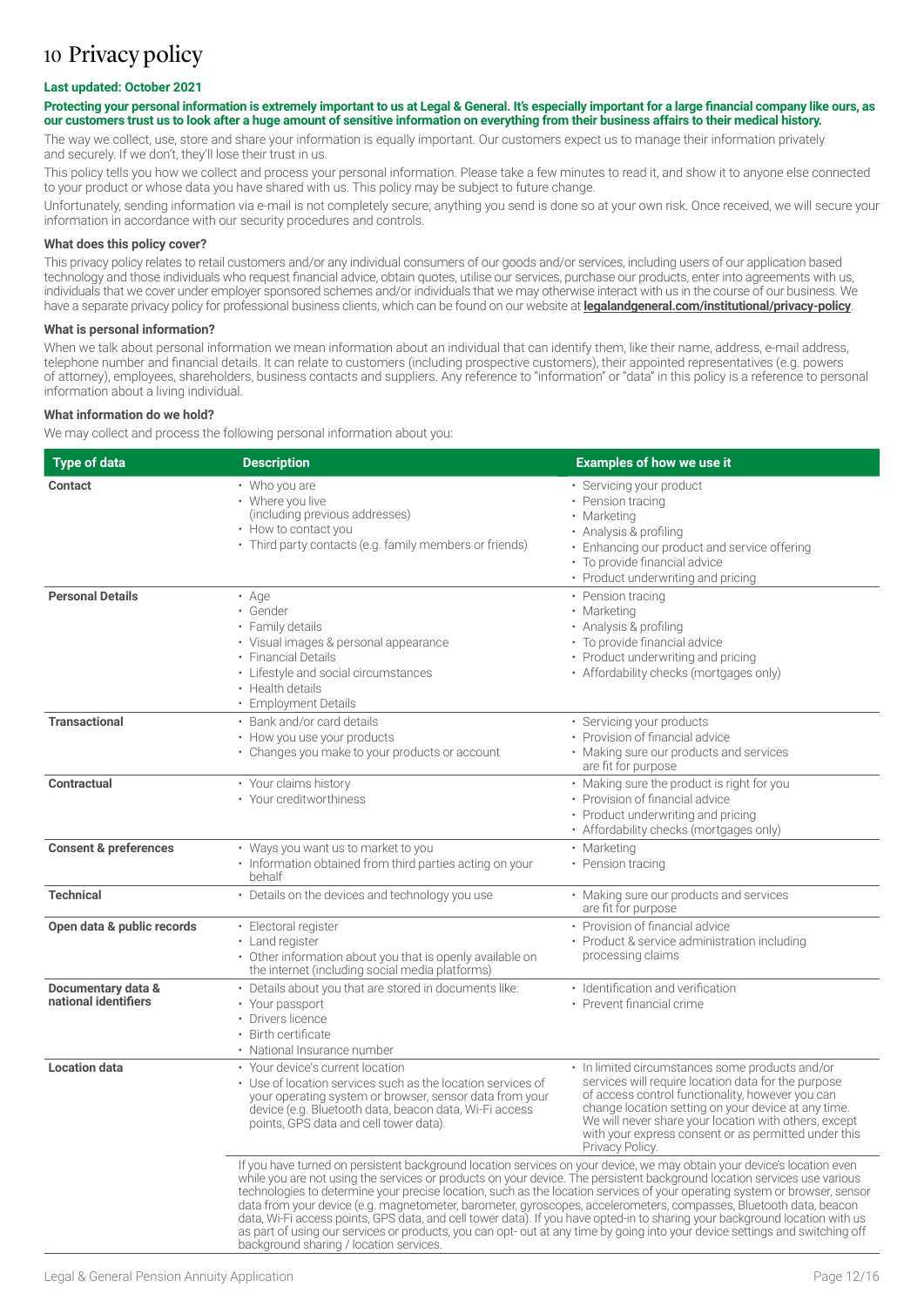### 10 Privacy policy (continued)

#### **Where do we get our information from?**

- **Directly from you information you provide when you fill in forms or contact us by phone, email, etc.** We may record phone calls for our mutual protection and to improve our customer service standards.
- **Information we collect about you or receive from other sources.** This could be information you provide to us electronically (through our website or an online portal, for example), information we get from your online browsing activity, information from a third party (e.g. pension providers) or from publicly available sources such as social media platforms or the electoral register (e.g. to detect fraudulent claims). We may also receive information if you have been dealing with a financial adviser or broker, or have been introduced to us by another company (e.g. a bank, insurer, building society, your employer or their financial adviser).
- We use cookies and similar technologies to support the functioning of our websites and applications. This includes allowing you to browse between pages effectively, recording and storing your preferences and generally improving your online experience. They can also help to ensure that adverts you see online are more relevant to you. You can find more information about setting your cookie preferences by using the 'Cookie Policy' link at the bottom of our websites e.g **[legalandgeneral.com](http://legalandgeneral.com/privacy-policy/cookies/)**.

#### **How do we use your information?**

We use personal information that we hold about you:

- To carry out our responsibilities resulting from any agreements you've entered into with us (e.g. to provide financial advice, underwrite and administer your products, including processing claims, checking for false or inaccurate information against previous Legal & General product applications and mortgage affordability checks) and to provide you with the information, products and services that you've asked from us (e.g. quotes and pension tracing).
- To provide you with marketing information about services and products we offer across the Legal & General group which may be of interest to you. If you have opted in to receive marketing from us, based on your marketing preferences we may deliver this information by post, telephone, e-mail, SMS or personalised online marketing via our own systems such as My Account, social media platforms and/or other third party websites e.g. YouTube. Please note that if you choose not to receive online marketing, you will not see personalised messages using your personal data, however you may still see generic online advertising about our products and services. We will not sell your data to third parties for them to market to you. We may also send marketing to you using our "legitimate interests", please see the next page for further information.
- To tell you about changes to our services and products.
- To comply with any applicable legal or regulatory requirements (including "know your customer" checks, or to comply with any applicable regulatory reporting or disclosure requirements).
- For carrying out market research, statistical analysis and customer profiling to help us to improve our processes, products and services and generate new business (e.g. to understand digital behaviours, identify financial attitudes, find new audiences with similar attributes and develop more engaging communications). This may also include sharing your personal information with our third-party platform and media suppliers to prevent you seeing adverts for products you already have with us.
- To define our actuarial, pricing and underwriting strategies.
- To run our business in an efficient and proper way. This includes testing our systems, managing our financial position, business capability, planning, communications, corporate governance, and audit.
- For any other purpose that we've agreed with you from time to time. When you apply for a product or to receive a service from us, the application form you fill out or the resulting contract may contain additional conditions relating to the way we use and process your personal information. These

will apply in addition to the uses described in this document. In some cases, we may use software or systems to make automated

decisions (including profiling) based on the personal information we have, or collect from others. These may include:

#### • **The prevention and detection of fraud and financial crime**

- To perform transaction monitoring, identity verification, money laundering and sanctions checks, and to identify politically exposed individuals. We are required by law to perform these activities which may be achieved using solely automated means to make decisions about you or any individual related to your products or application. We may use these activities to decline the services you have requested or to stop providing existing services to you.
- **Providing quotes, calculating premiums and underwriting decisions** We may assess a number of factors including information about you and your health, lifestyle information such as your postcode, occupation and hazardous pursuits that you perform. These factors will be assessed

against our pricing and underwriting criteria which may include statistics regarding life expectancy, illness, injury and demographic risks. For general insurance the factors may include your claims history, where you live, and the value of items you wish to insure. We may use these activities to determine the price of your product and whether we should undertake the risk of insuring you – including how much insurance should be granted to you, how much you should pay for it and whether or not to insure you in the first place.

For mortgage purposes the factors may include your creditworthiness, assessment of mortgage affordability, property value and checks against records held by credit referencing and fraud prevention agencies.

#### • **The provision of financial advice and recommendations**

We may perform computer- based assessments with your personal and financial information in order to produce your financial advice recommendations. These activities are not solely based on automated processing and our qualified financial advisers will always validate the outcome to ensure that the decisions are suitable based on the information that you have provided.

#### • **Speech Analytics**

We may use speech analytics on recorded phone calls to help us meet our regulatory obligations e.g. identify vulnerable customers, complaints, staff training needs, process and product development, quality control and audit. These profiling activities are not solely based on automated processing. The results are manually reviewed to decide if we need to take further action.

• **Servicing activities such as (i) Personalising the content and design of communications and online services (such as My Account) and (ii) Determining when to provide tailored communications about your Legal & General product (e.g. as a result of changes in your personal circumstances or lifestyle) and the appropriate channel(s) to use.**

These may be achieved using profiling in order to predict certain characteristics about you (e.g. your economic situation, interests, personal preferences or transactional behaviour). The activities will not have a detrimental effect on you.

#### **Using your information in accordance with data protection laws**

Data protection laws require us to meet certain conditions before we're allowed to use your personal information in the way we describe in this privacy policy. We take these responsibilities extremely seriously. To use your personal information, we'll rely on the following conditions, depending on the activities we're carrying out:

- **Providing our contracts & services to you: We'll process your** personal information to carry out our responsibilities resulting from any agreements you've entered into with us and to provide you with the information, products and services you've asked from us, which may include online services.
- **Complying with applicable laws:** We may process your personal information to comply with any legal obligation we're subject to.
- **Legitimate interests:** To use your personal data for any other purpose described in this privacy policy, we'll rely on a condition known as "legitimate interests". It's in our legitimate interests to collect your personal data as it provides us with the information that we need to provide our services to you more effectively. We may use your information to:
- Carry out market research and product development, which can include creating customer demographics and/or profiling.
- Continue to send marketing information, via post only, to customers who purchased a product before 25th May 2018 and did not opt-out, until such time as they have reviewed their marketing preferences (which can be done at any time).
- Send marketing information, via post only, to customers who have a relevant and appropriate relationship with Legal & General.
- Develop and test the effectiveness of marketing activities.
- Develop, test and manage our brands, products and services.
- Study and also manage how our customers use products and services from us and our business partners, including customer surveys.
- Manage risk for us and our customers.

This requires us to carry out an assessment of our interests in using your personal data against the interests you have as a citizen and the rights you have under data protection laws.

The outcome of this assessment will determine whether we can use your personal data in the ways described in this privacy policy (except in relation to marketing, where we'll always rely on your consent). We'll always act reasonably and give full and proper consideration to your interests in carrying out this assessment.

• **Consent:** We may provide you with marketing information about our services or products where you've provided your consent for us to do so.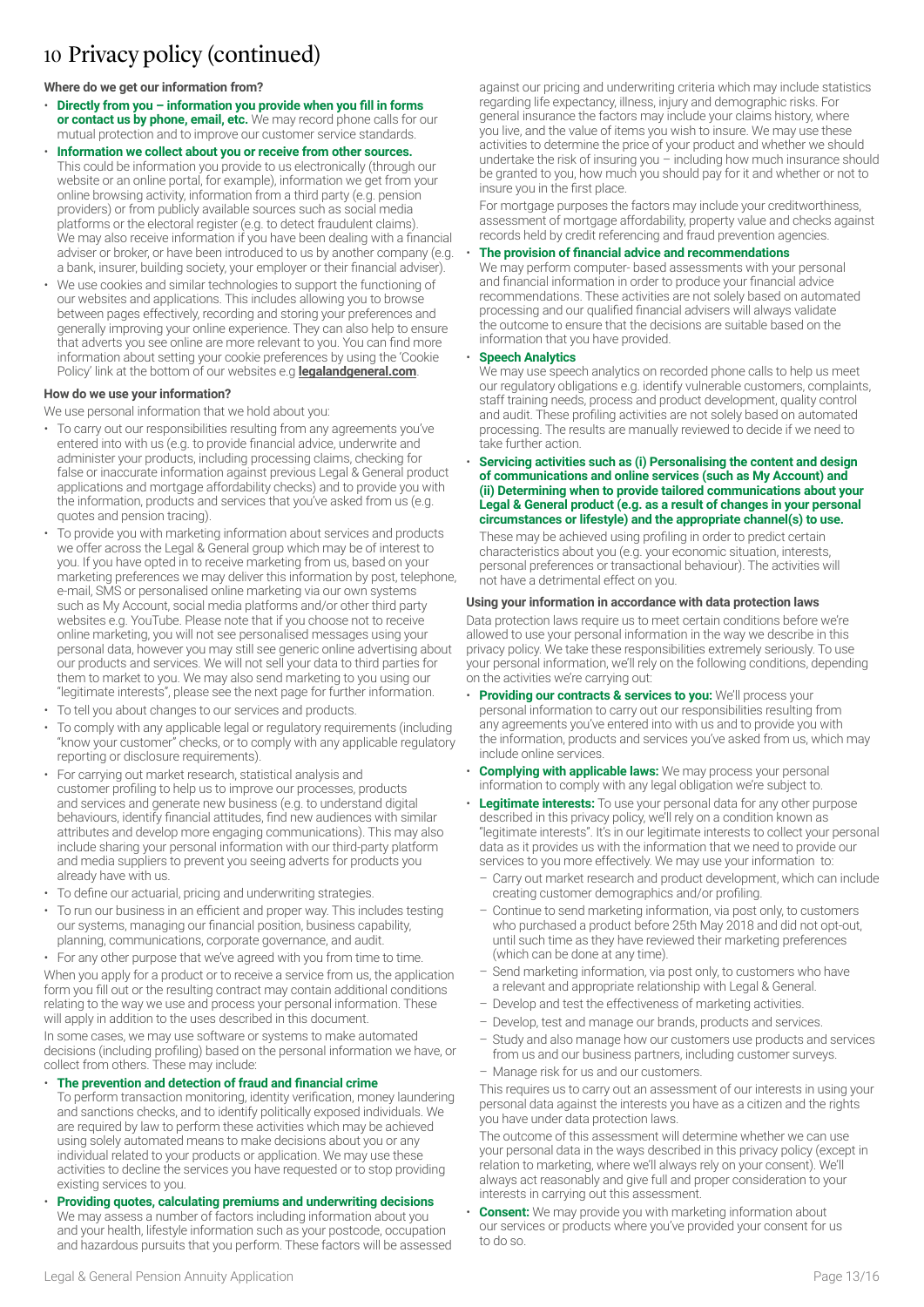### 10 Privacy policy (continued)

You may opt out of marketing at any time by e-mailing or telephoning your customer servicing team, details of which can be found at **[legalandgeneral.com/contact-us](http://legalandgeneral.com/contact-us)**. You can also manage your marketing preferences on our customer self-service systems, My Account.

Where you have consented, we will contact third parties (e.g. pension providers) to obtain information on your behalf.

• **Special category (sensitive) data:** Where you have consented, we will process any medical & health, racial & ethnic origin, genetic & biometric or sex life & sexual orientation information you have provided, and any other sensitive information obtained from a third party (e.g. your GP or other medical professional), solely for the purposes of allowing us to underwrite and administer new and existing products, provide other services (e.g. financial advice) and deal with claims.

Alternatively, we may process special category data for reasons of substantial public interest in accordance with applicable law. We will only process data that is needed for specific purposes.

• **Criminal Conviction Data:** Where you have consented, we will process this type of information solely for the purposes of allowing us to underwrite and administer your product and deal with claims.

Please be aware that the personal information you provide to us, and which we collect about you, is required for us to be able to provide our services to you and without it we may not be able to do so.

#### **How long do we keep your information for?**

We'll keep your personal information in accordance with our internal retention policies. We'll determine the length of time we keep it for based on the minimum retention periods required by law or regulation. We'll only keep your personal information after this period if there's a legitimate and provable business reason to do so.

For pension products, we may retain your personal information indefinitely using the legitimate interests condition in order to support future enquires from you, your family or financial adviser and our regulators.

For certain research and statistical activities, we may indefinitely retain minimised personal information about you, including medical information, to solely to define our actuarial, underwriting and pricing risk strategies. These activities will not be used to make a decision, or take measures, against you.

#### **Who do we share your personal information with?**

We'll only disclose your information to:

- Other companies within the Legal & General Group, third-party suppliers, contractors and service providers for the purposes listed under "**How do we use your information**" on the previous page.
- Selected third parties, so that they can contact you with details of the services that they provide, where you have expressly opted-in or consented to the disclosure of your personal data for these purposes.
- Our regulators, government agencies (e.g. HMRC), law enforcement agencies, credit reference agencies, fraud prevention agencies, reassurers, as well as our professional advisers etc. You can find an up to date list of reassurers at **[legalandgeneral.com/privacy-policy/consent](http://legalandgeneral.com/privacy-policy/consent-controllers)[controllers](http://legalandgeneral.com/privacy-policy/consent-controllers)**.

Additionally, we may disclose your personal information to third parties:

- In the event that we sell or buy any business or assets, in which case we'll disclose your personal data to the prospective seller or buyer of such business or assets.
- If we, or substantially all of our assets, are acquired by a third party, in which case personal data held by us about our customers will be one of the transferred assets.
- If you have been dealing with a financial adviser, we'll provide information about your products and, where appropriate, with other information about your dealings with us, to enable the adviser to give you informed advice.
- For employer sponsored schemes, we may share some details of your plan with your employer and any professional advisor(s) they appoint on their or your behalf to service and provide accurate financial advice about the scheme.
- In order to enforce or apply the terms of any contract with you.
- If we're under a duty to disclose or share your personal data in order to comply with any legal obligation or regulatory requirements, or otherwise for the prevention or detection of fraud or crime.
- To protect you and Legal & General from financial crime, Legal & General may be required to verify the identity of new and sometimes existing customers. This may be achieved by using credit reference agencies to search sources of information relating to you (an identity search). This will not affect your credit rating. If this fails, Legal & General may need to approach you to obtain documentary evidence of identity.
- If you make a claim, we'll share your information (where necessary) with other insurance companies to prevent fraudulent claims.
- Legal & General Surveying Services may use a third party surveyor to carry out the survey or valuation of the property.

Additionally, your information, including special category and criminal conviction data, may be disclosed to our reinsurers and to any other insurance company to whom you apply for products or services.

If you've been introduced to us by another company (e.g. bank, insurer, building society, your employer or their financial adviser), we may share your information with them to enable them to:

- Administer and service your products.
- Carry out market research, statistical analysis and customer profiling.
- Where you have consented, send you marketing information by post, telephone, e-mail and SMS about their products and those of carefully selected third parties.
- Assist you with your application process (aggregator and price comparison websites only).

#### **Credit Reference Agencies (mortgage customers)**

In order to process your mortgage application, we will supply your personal information to credit reference agencies (CRAs) and they will give us information about you, such as about your financial history. We do this to assess creditworthiness and product suitability, check your identity, manage your account, trace and recover debts and prevent criminal activity.

A hard footprint will be left on your credit file, which may affect your credit score when an application has been submitted. This may or may not affect your ability to obtain credit from other providers.

Legal & General will also continue to exchange information about you with CRAs on an ongoing basis, including about your settled accounts and any debts not fully repaid on time. CRAs will share your information with other organisations. Your data will also be linked to the data of your spouse, any joint applicants or other financial associates.

The identities of the CRAs, and the ways in which they use and share personal information, are explained in more detail at:

Call Credit - **[callcredit.co.uk/crain](http://www.callcredit.co.uk/crain)**

Equifax - **[equifax.co.uk/crain](http://www.equifax.co.uk/crain)**

#### Experian - **[experian.co.uk/crain](http://www.experian.co.uk/crain)**

#### **Fraud prevention**

The personal information Legal & General collects from you may be shared with fraud prevention agencies who will use it to prevent fraud and money laundering and to verify your identity.

If false or inaccurate information is provided and fraud is identified, details will be passed to fraud prevention agencies. Law enforcement agencies may access and use this information. We may also share information about you with other organisations and public bodies, including the police and we may check and/or file your details with fraud prevention agencies and databases.

If fraud is detected, you could be refused certain services, finance or employment. Further details of how your information will be used by us and these fraud prevention agencies can be found by accessing these links:

#### • CIFAS - **[cifas.org.uk/fpn](http://cifas.org.uk/fpn)**

• National Hunter - **[nhunter.co.uk/privacypolicy](http://nhunter.co.uk/privacypolicy)**

Legal & General and other organisations may also access and use this information to prevent fraud and money laundering, for example, when:

- Checking details on applications for credit and credit related or other facilities.
- Managing credit and credit related accounts or facilities.
- Recovering debt.
- Checking details on proposals and claims for all types of insurance.
- Checking details of job applicants and employees.
- Checking sources of income and tax details.

Legal & General and other organisations may access and use from other countries the information recorded by fraud prevention agencies. Please contact our Group Financial Crime department if you wish to receive the relevant details of the fraud prevention agencies:

#### Address: **Group Financial Crime, 7th Floor, Brunel House, 2 Fitzalan Road, Cardiff CF24 0EB**

Legal & General may also check the details of other parties related to your contract, including verification of identity. This includes beneficiaries, trustees, settlors, third party premium payers, executors or administrators of your estate, parties with power of attorney and any other beneficial owner.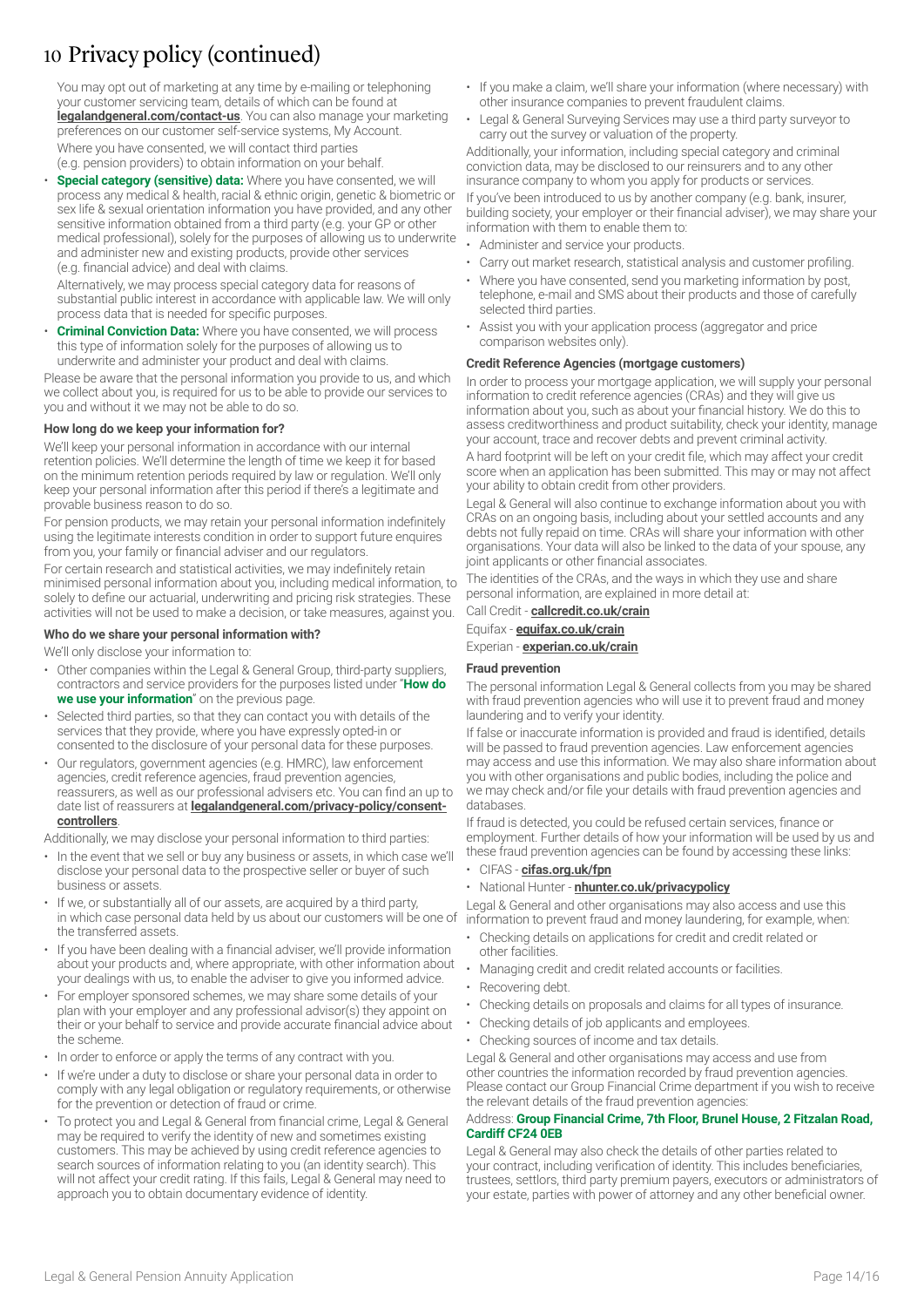### 10 Privacy policy (continued)

#### **General insurance only: claims history**

Under the conditions of your product you must tell us about any insurance-related incidents, whether or not they give rise to a claim. When you tell us about an incident we'll pass information relating to it to a database.

We may search these databases when you apply for insurance, in the event of any incident or claim or at a time of renewal, to validate your claims history or that of any other person or property likely to be involved in the product or claim.

#### **Protecting your data outside the UK**

The data that we collect from you may be transferred to, and stored at, a destination outside the UK to third-party suppliers, delegates or agents. We'll take all reasonably necessary steps to make sure that your data is treated securely and in accordance with this privacy policy, to ensure your personal information is handled with the same protections that we apply ourselves .

We'll only transfer your data to a recipient outside the UK where we're permitted to do so by law (for instance, (A) where the transfer is based on standard data protection clauses adopted or approved by the UK's Information Commissioner's Office, (B) where the transfer is to a territory that is deemed 'adequate' by the UK, or (C) where the recipient is subject to an approved certification mechanism and the personal information is subject to appropriate safeguards, etc).

#### **Your rights**

You have rights under data protection law that relate to the way we process your personal data. More information on these rights can be found on the Information Commissioner's website. If you wish to exercise any of these rights, please get in touch with your customer services team, details of which can be found at **[legalandgeneral.com/](http://legalandgeneral.com/contact-us) [contact-us](http://legalandgeneral.com/contact-us)**.

### **Contacts and complaints**

If you have any questions about this privacy policy or wish to exercise any of your rights, including changing your marketing preferences, please get in touch with your usual Legal & General contact or your customer services team, details of which can be found at **[legalandgeneral.com/contact-us](http://legalandgeneral.com/contact-us)**.

If you have any concerns about the way we process your personal data, or are not happy with the way we've handled a request by you in relation to your rights, you also have the right to make a complaint to the Information Commissioner's Office. Their address is:

**First Contact Team, Information Commissioner's Office, Wycliffe House, Water Lane, Wilmslow, SK9 5AF**

#### **Your rights**

- **1.** The right to access the personal data that we hold about you. For medical data that we have obtained from a health professional, we may need to seek their opinion before releasing the information to you. This is a legal requirement to ensure that the disclosure of the medical data will not seriously harm you or anyone else.
- **2.** The right to make us correct any inaccurate personal data we hold about you.
- **3.** The right to make us erase any personal data we hold about you. This right will only apply where for example:
	- We no longer need to use the personal data to achieve the purpose we collected it for
	- You withdraw your consent if we're using your personal data based on that consent
	- Where you object to the way we use your data, and there is no overriding legitimate interest.
- **4.** The right to restrict our processing of the personal data we hold about you. This right will only apply where for example
	- You dispute the accuracy of the personal data we hold
	- You would like your data erased, but we require to hold it in order to stop its processing
	- You have the right to require us to erase the personal data but would prefer that our processing is restricted instead
	- Where we no longer need to use the personal data to achieve the purpose we collected it for, but you need the data for legal claims.
- **5.** The right to object to our processing of personal data we hold about you (including for the purposes of sending marketing materials to you or using your personal information for profiling purposes).
- The right to receive personal data, which you have provided to us, in a structured, commonly used and machine-readable format. You also have the right to make us transfer this personal data to another organisation.
- **7.** The right to withdraw your consent, where we're relying on it to use your personal data (for example, to provide you with marketing information about our services or products).
- **8.** For automated decisions (including profiling), you have right to:
	- Obtain an explanation of the decision and challenge it
	- Request for the decision to be reviewed by a human being.

#### **Data Protection Officer**

Legal & General has appointed a Data Protection Officer to provide independent expert advice and monitor compliance with data protection laws:

#### Name: **Liz Gaspar**

E-mail address: **Data.Protection@landg.com** Address: **1 Coleman Street, London, EC2R 5AA**